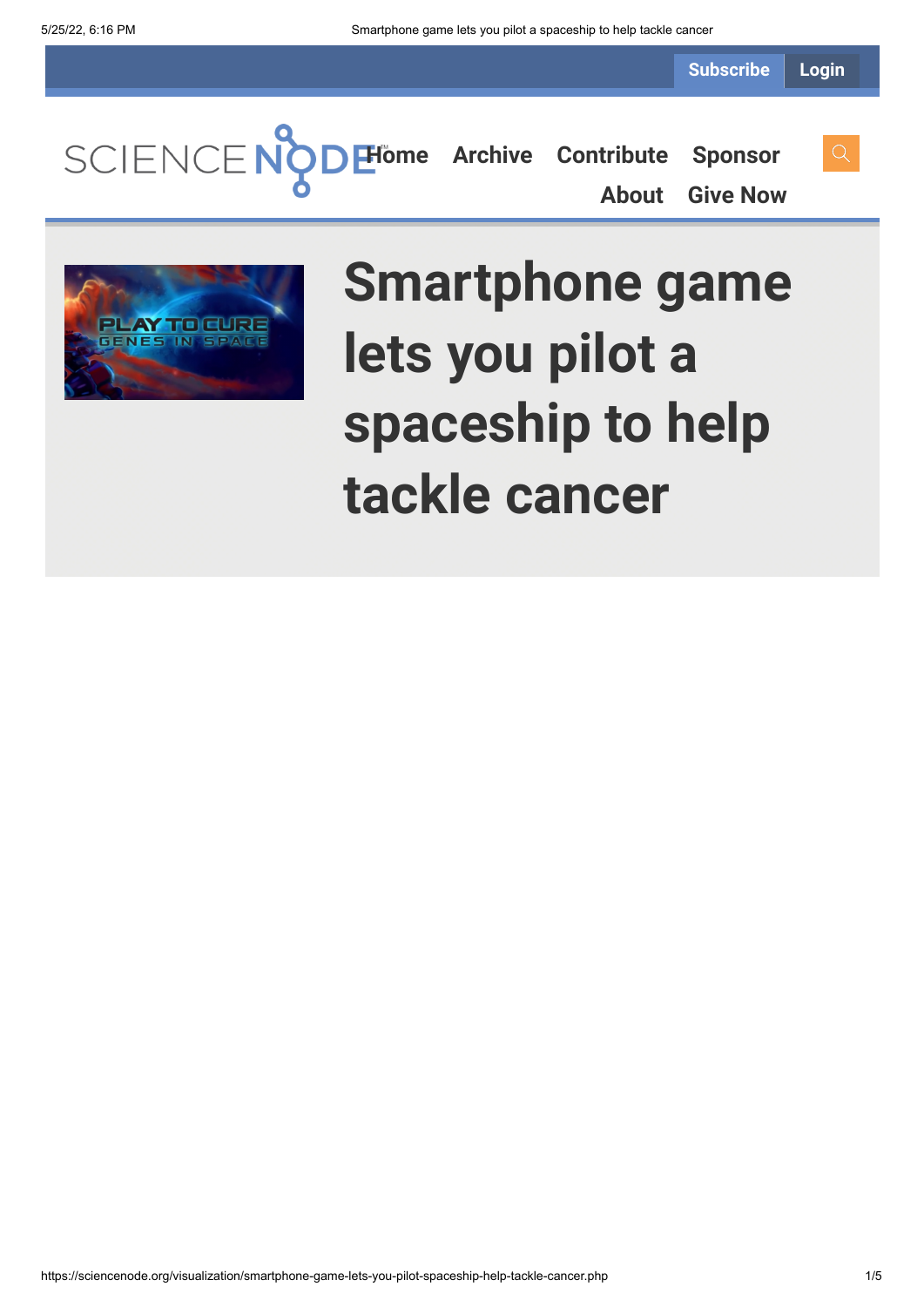

*On the surface it may seem that you're plotting a journey through space (game data above), but the Genes in Space app is really a data-crunching powerhouse that helps scientists identify the DNA faults (micro-array data below) that could lead to cancer. Images courtesy Cancer Research UK.*

Some people may tell you that playing video games is a waste of your time. But they're definitely wrong... and here's why: [Cancer Research UK](http://www.cancerresearchuk.org/) has released a smartphone game which enables players to help tackle cancer by piloting customizable spaceships through a series of exciting missions.

In the game, which is available for free on Android and iOS devices, players use their spaceships to collect quantities of the valuable and powerful 'Element Alpha'. By finding the best routes to pick up the 'Element Alpha', players are really plotting a course through genetic data, thus helping Cancer Research UK scientists spot the subtle patterns in the data that correspond to DNA faults.

**Posted on APR 16 2014 7:11AM**

**Share this story**



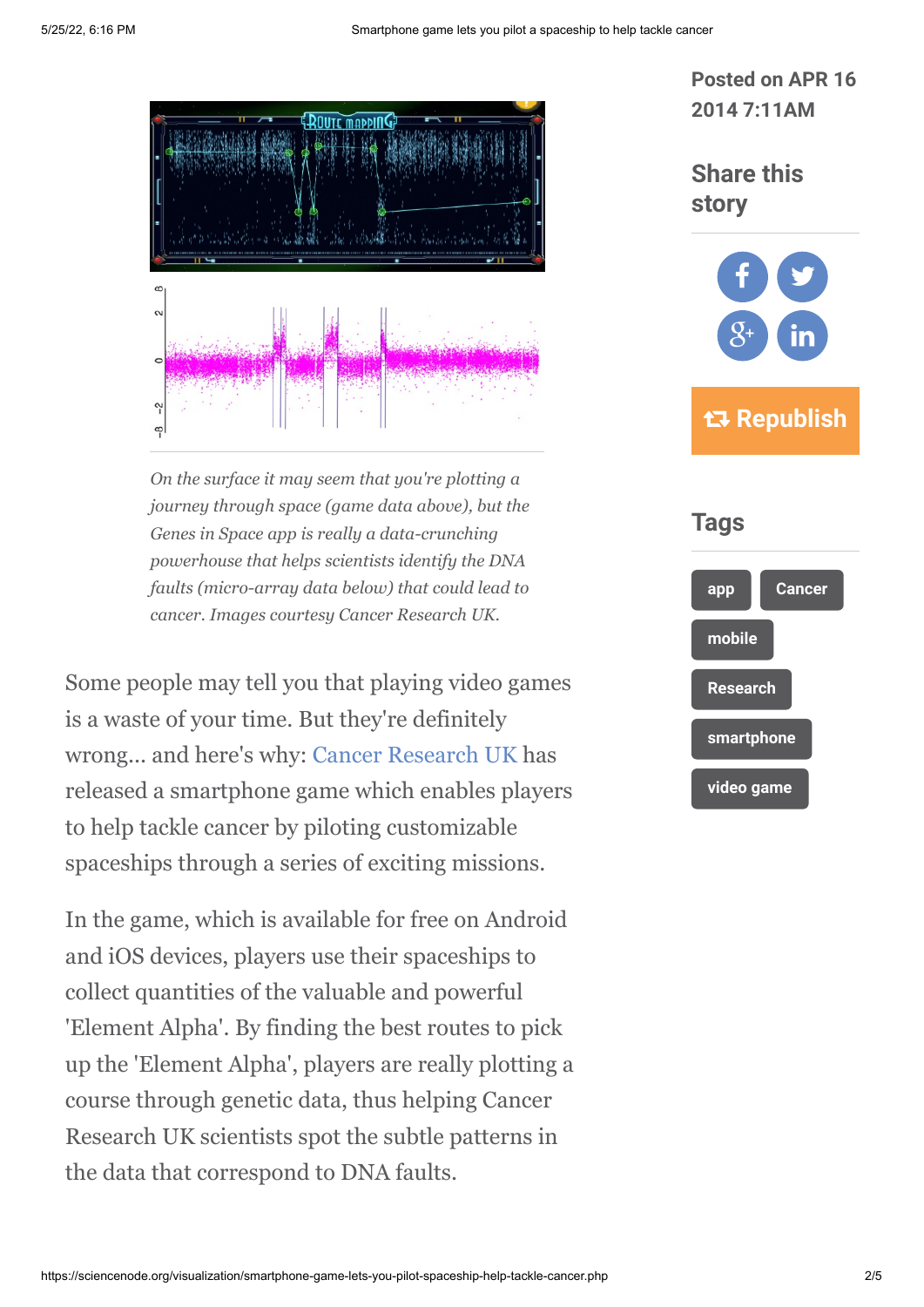Thousands of people playing the game could significantly speed up the process of searching through this genetic data for clues in the quest for new cancer treatments.

*Download the game from [Apple App Store](https://itunes.apple.com/us/app/play-to-cure-genes-in-space/id784643890?ls=1&mt=8) or from [Google Play.](https://play.google.com/store/apps/details?id=com.guerillatea.elementalpha)*



*Watch a trailer for 'Genes in Space'. Video courtesy Cancer Research UK.*

*- Andrew Purcell*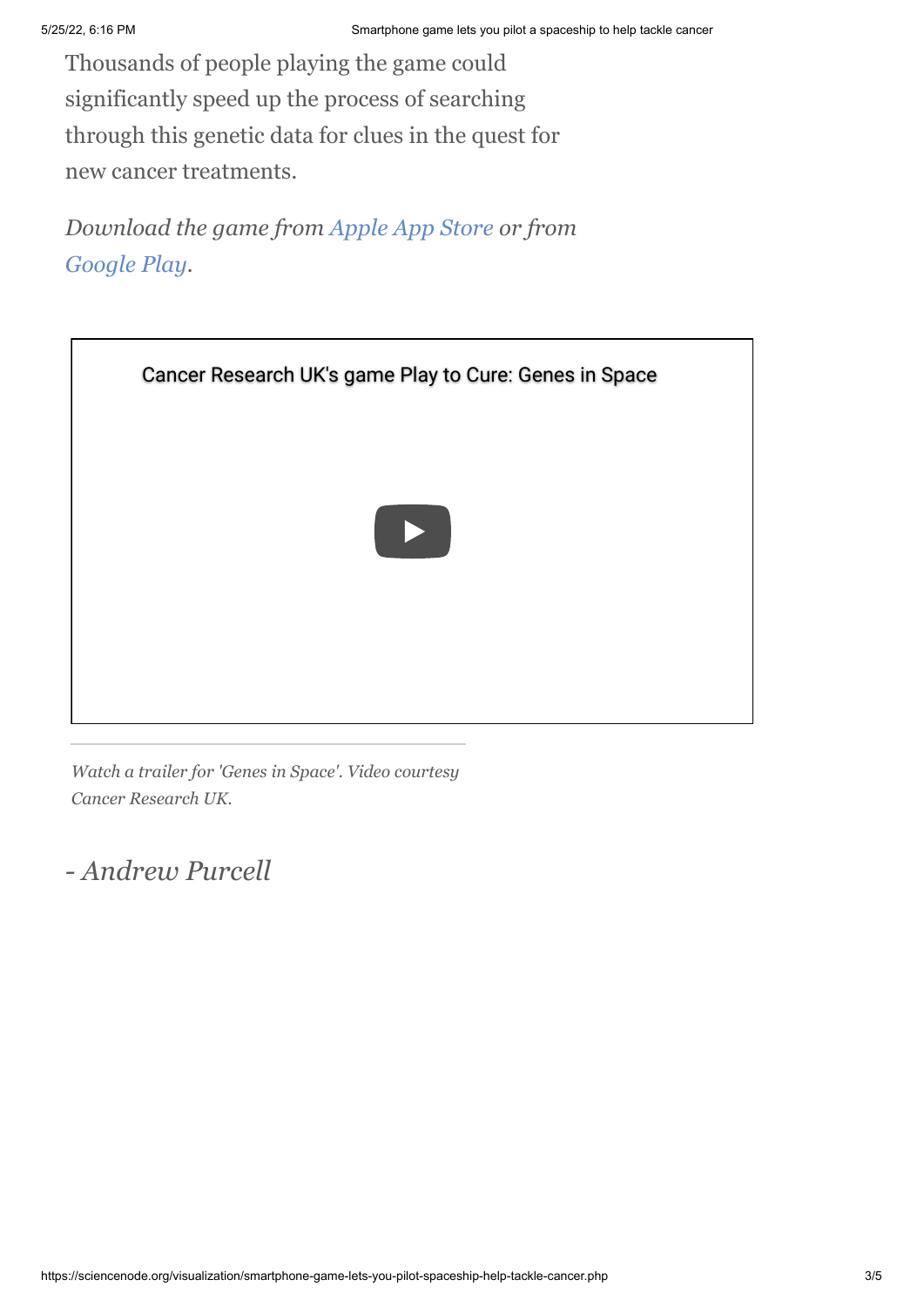

*Find out how 'Genes in Space' was developed. Video courtesy Cancer Research UK.*